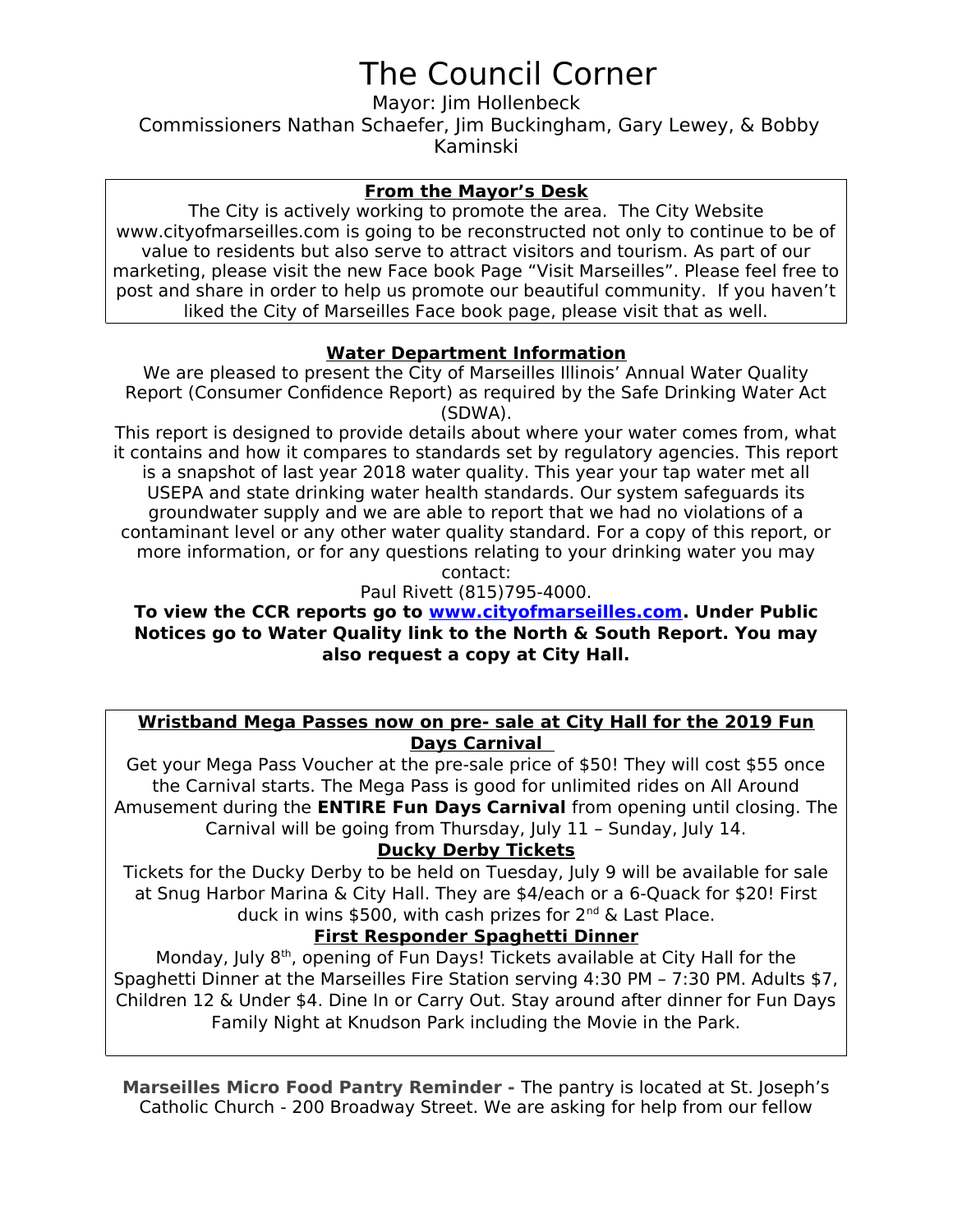## The Council Corner

Mayor: Jim Hollenbeck Commissioners Nathan Schaefer, Jim Buckingham, Gary Lewey, & Bobby Kaminski

churches, businesses, and residents in assisting our needy. If you could periodically drop of food items and personal hygiene items at the Micro-Pantry in order to keep it stocked, it would be greatly appreciated. City Hall will also be taking monetary donations. Any checks should be made payable to St. Joseph's Micro-Food Pantry. Monetary donations will be accepted year-round.